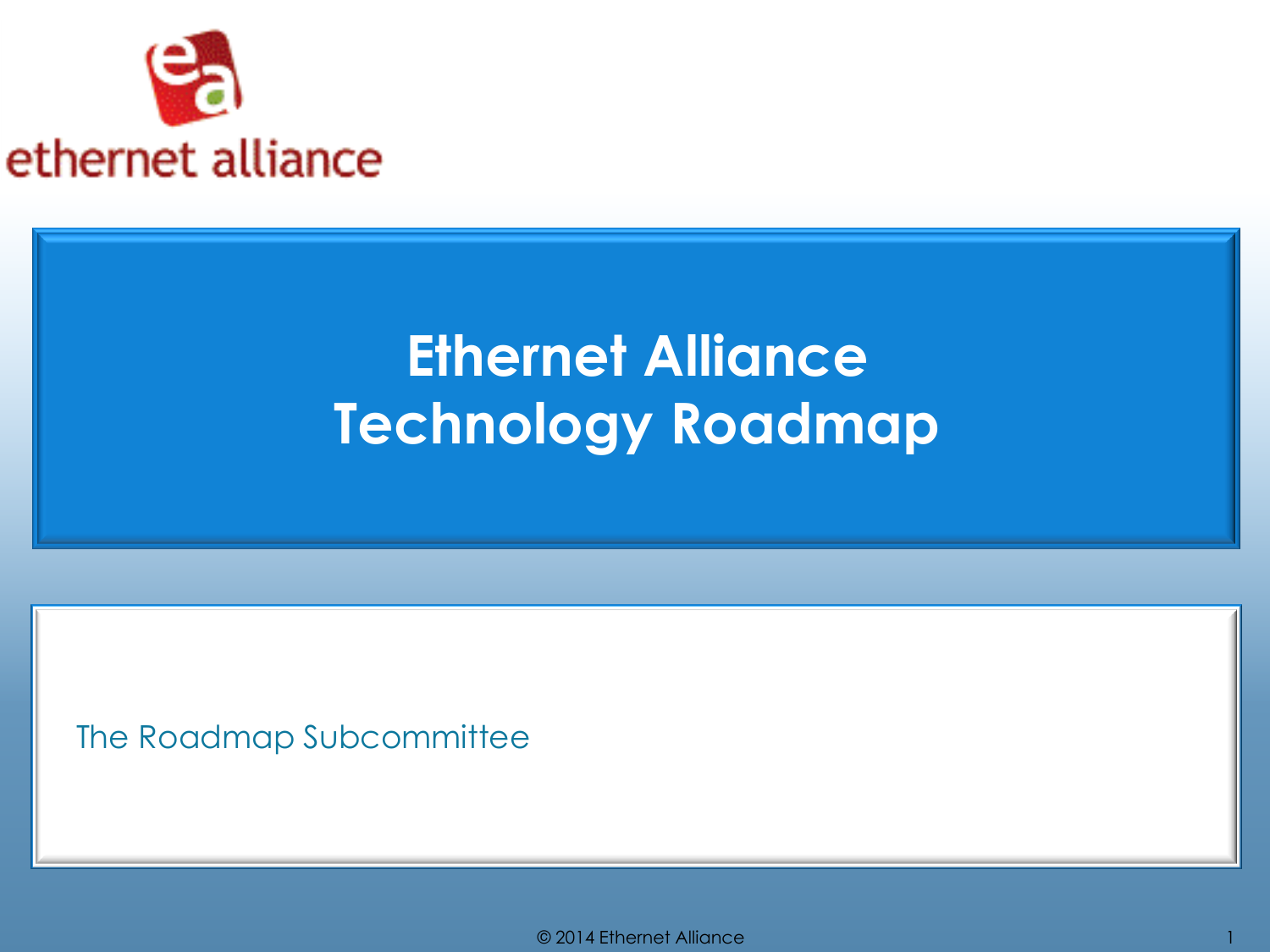# Disclaimer



The views expressed in this presentation are the views of the Roadmap Subcommittee and the Ethernet Alliance.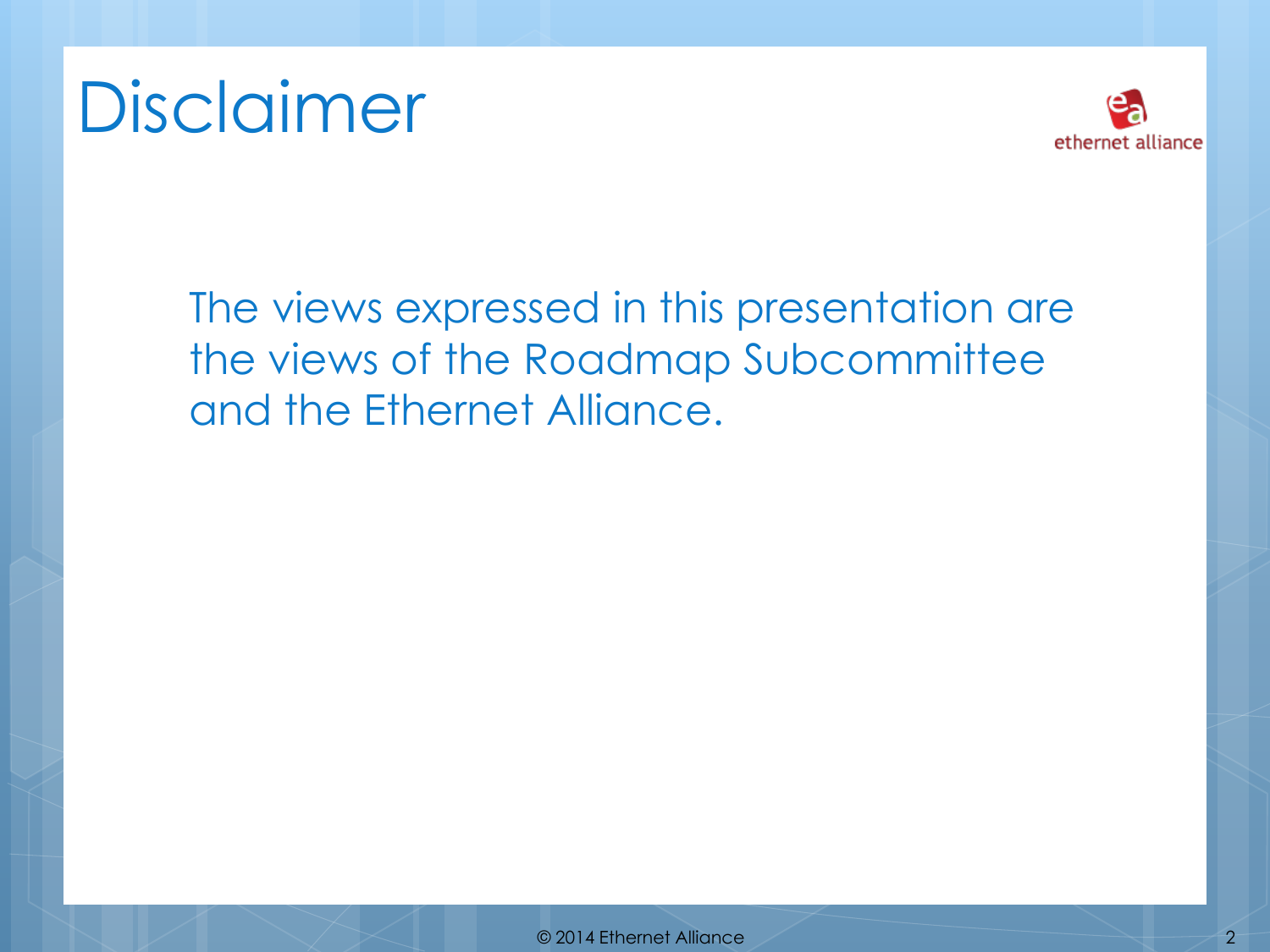# Agenda



- Speeds, Media and Distance
- BASE-T Speedmap
- **Access Roadmap**
- PoE Roadmap
- 40GbE Roadmap
- 100GbE Roadmap
- **Backplane Roadmap**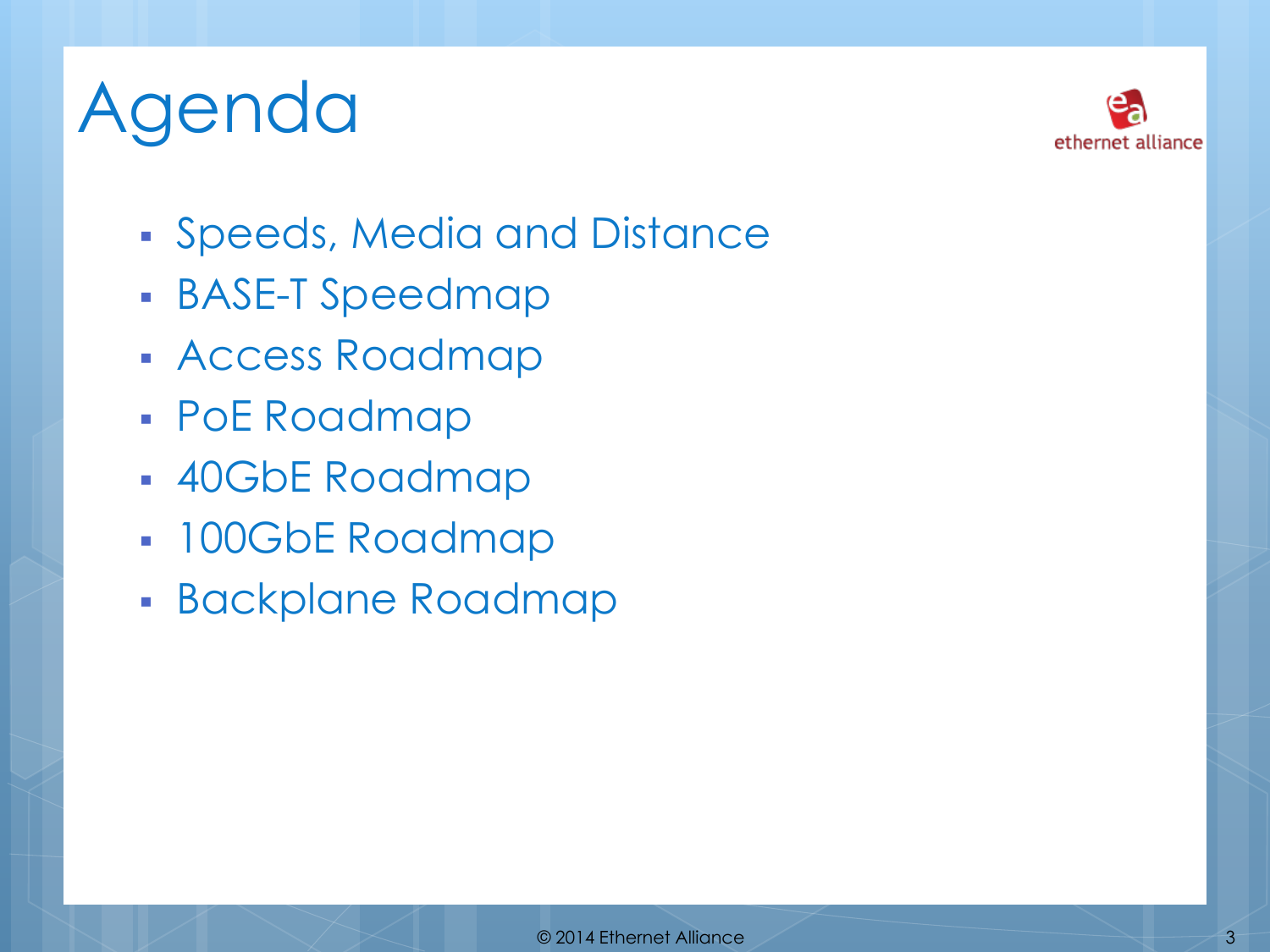# Media Types



- Ethernet operates over a number of technologies defined by IEEE 802.3 including:
	- **Backplanes**
	- Copper cables
	- Multimode fiber
	- **Single-mode fiber**
- The roadmaps, reach and speed for each of these technologies is different and will be discussed in this presentation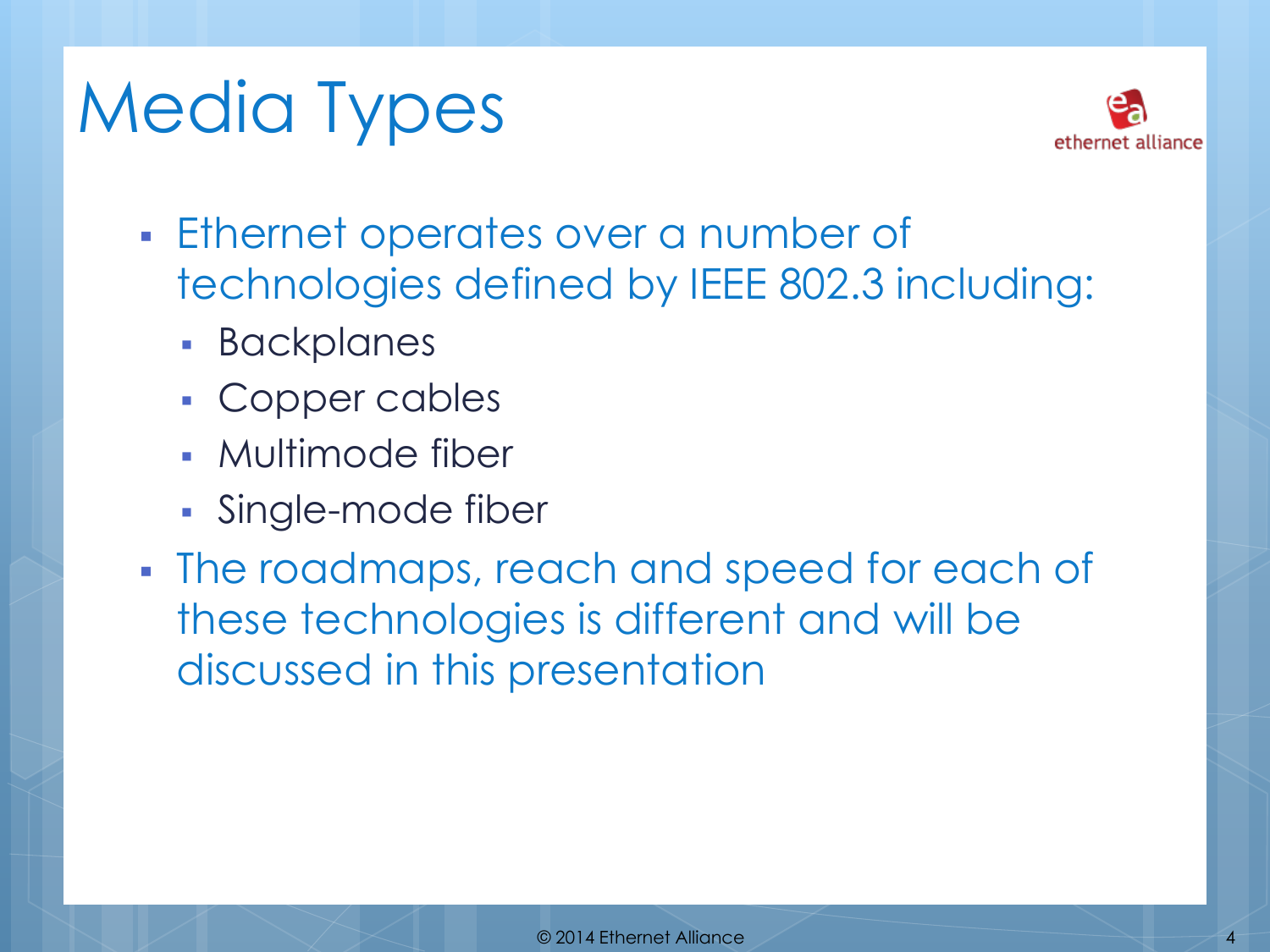# Distance vs Speed



Ethernet operates at different speeds over different distances depending on the media :

- backplanes up to 1m
- Twinax to 15m
- Twisted pair to 100m
- Multimode fiber to 5km
- Single-mode fiber to 40km

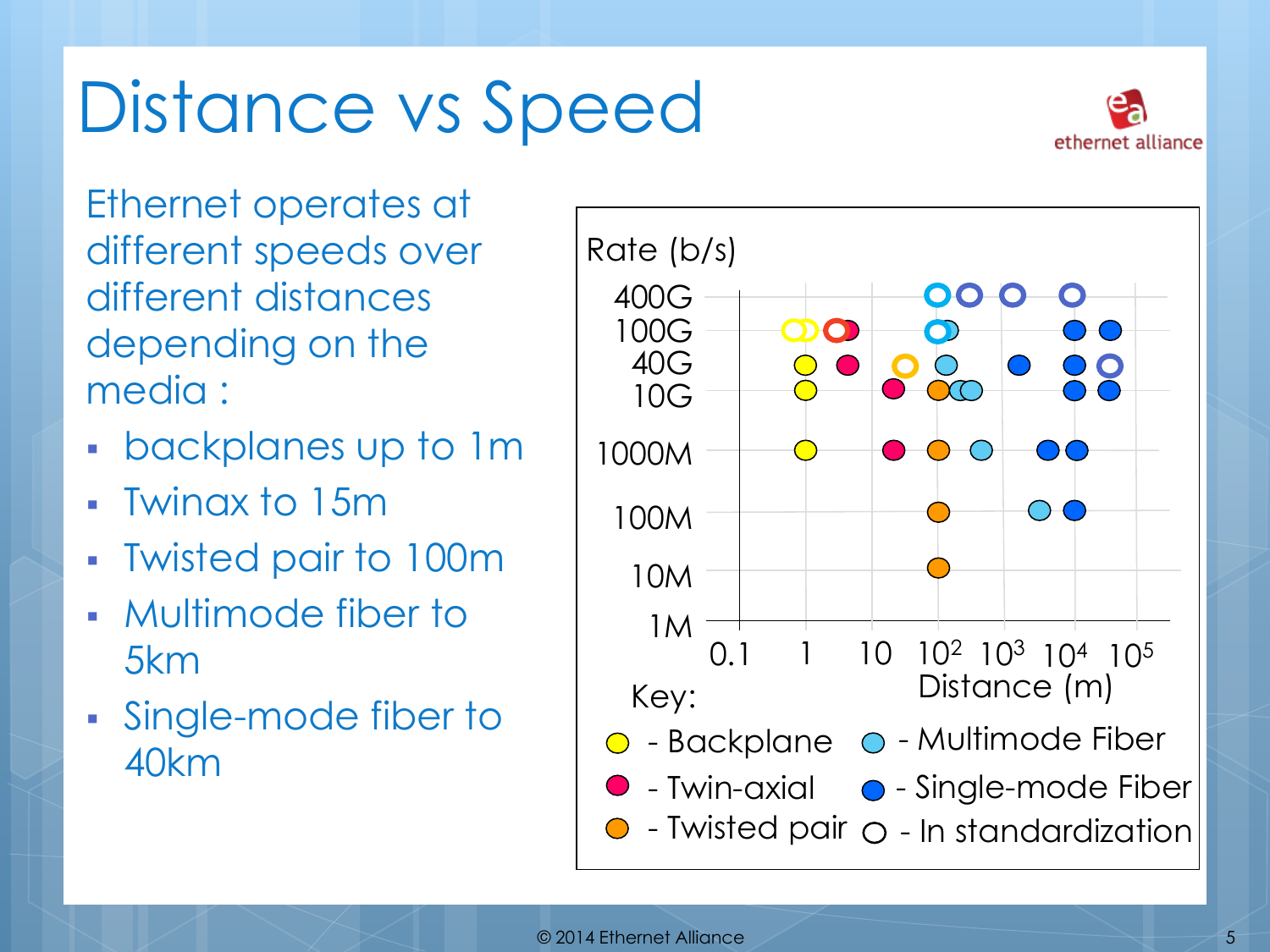### Ethernet Speedmap



These dates are for the initial release of a new speed

| <b>Name</b>                 | <b>Speed</b> | <b>Date Initial</b><br><b>Standard Ratified</b> |
|-----------------------------|--------------|-------------------------------------------------|
| 10Mb/s Ethernet             | $10$ Mb/s    | 1983                                            |
| 100Mb/s Ethernet            | 100Mb/s      | 1995                                            |
| <b>Gigabit Ethernet</b>     | 1 Gb/s       | 1998                                            |
| 10 Gigabit Ethernet         | $10$ Gb/s    | 2002                                            |
| 40 Gigabit Ethernet         | $40$ Gb/s    | 2010                                            |
| 100 Gigabit Ethernet        | $100$ Gb/s   | 2010                                            |
| <b>400 Gigabit Ethernet</b> | $400$ Gb/s   | $2017$ (est.)*                                  |

\*Estimated on a 4-year standardization process that started with the CFI in March 2013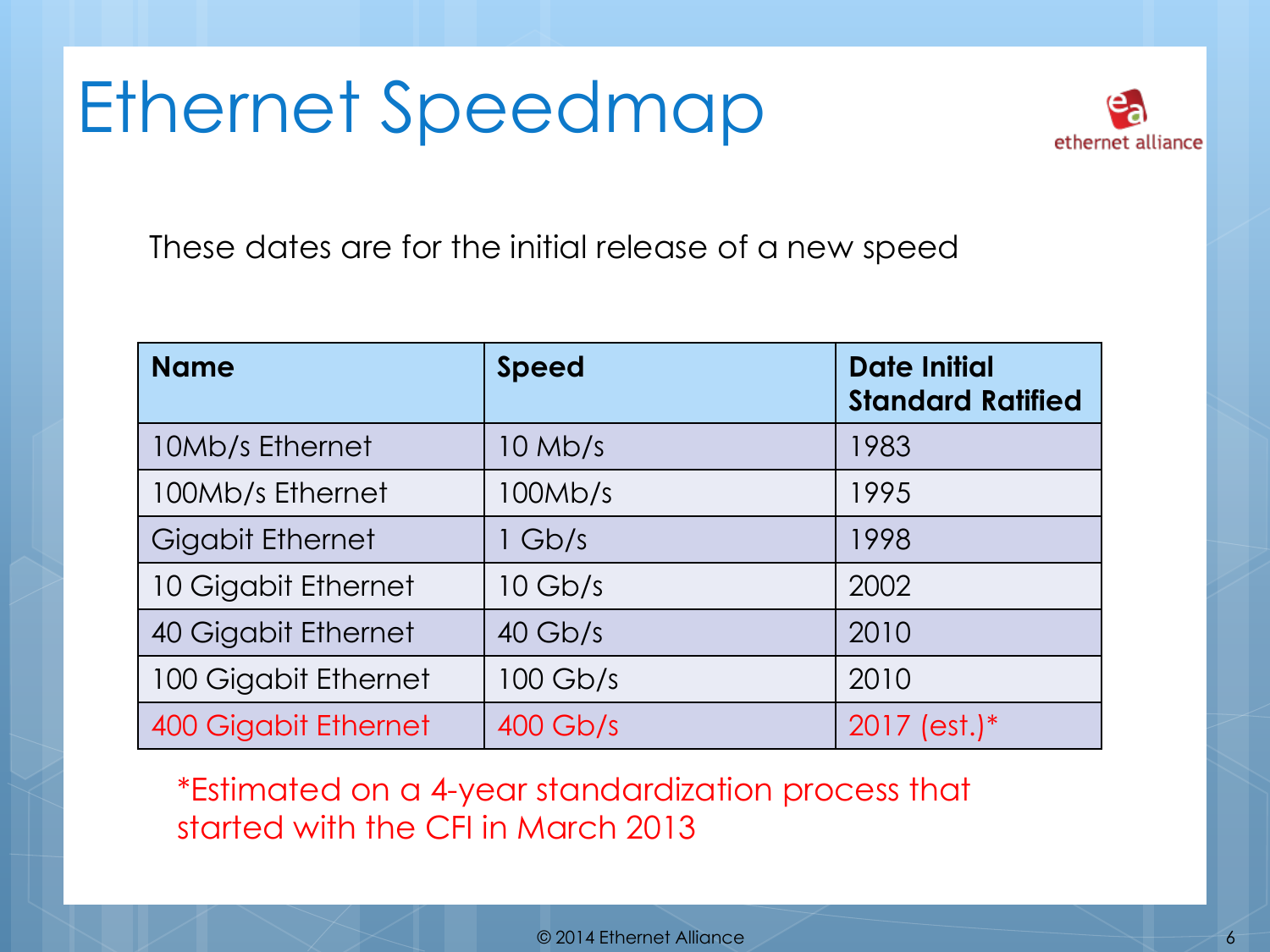

<sup>© 2014</sup> Ethernet Alliance 7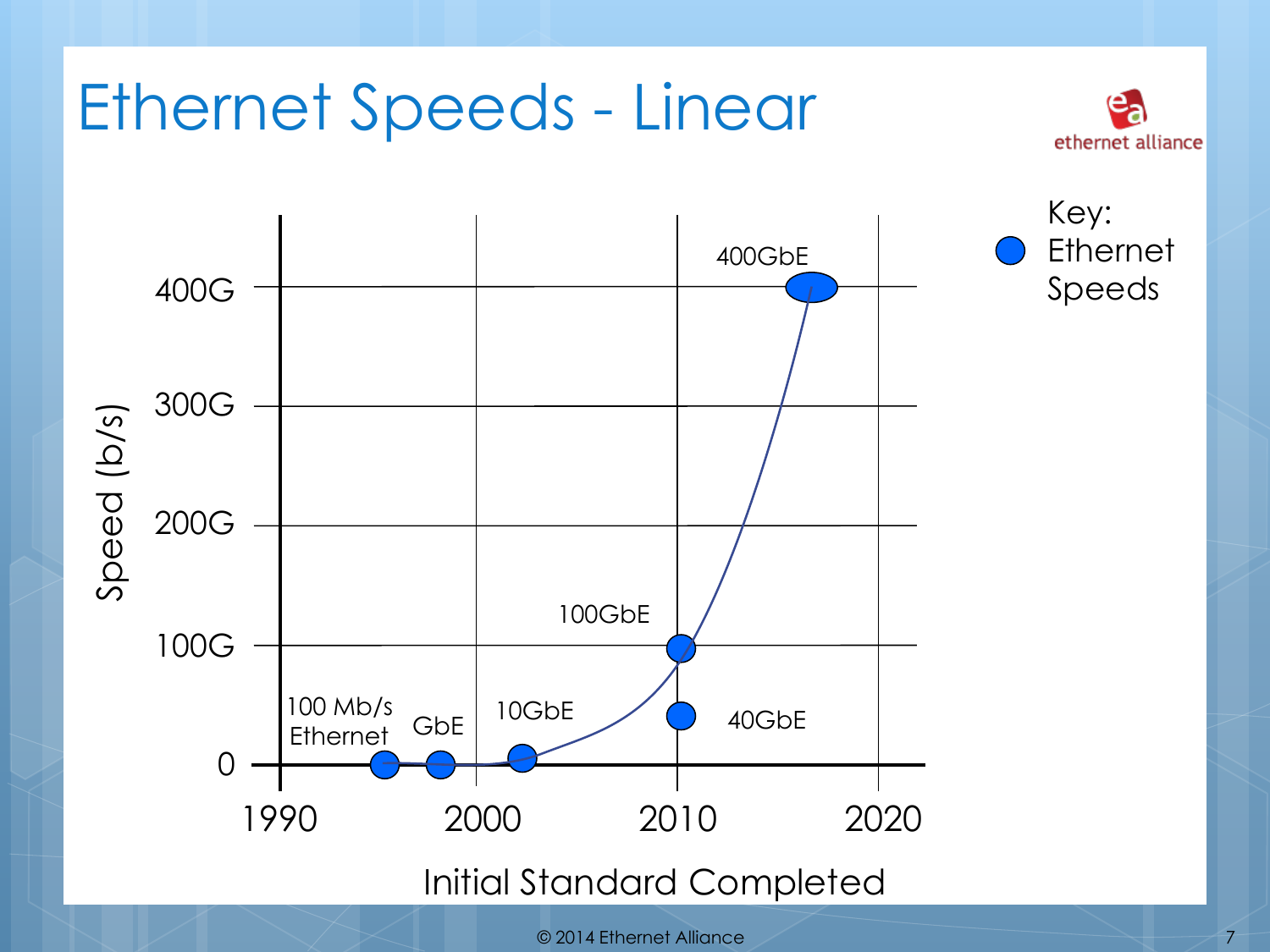

#### Ethernet Speeds – Log



<sup>© 2014</sup> Ethernet Alliance 8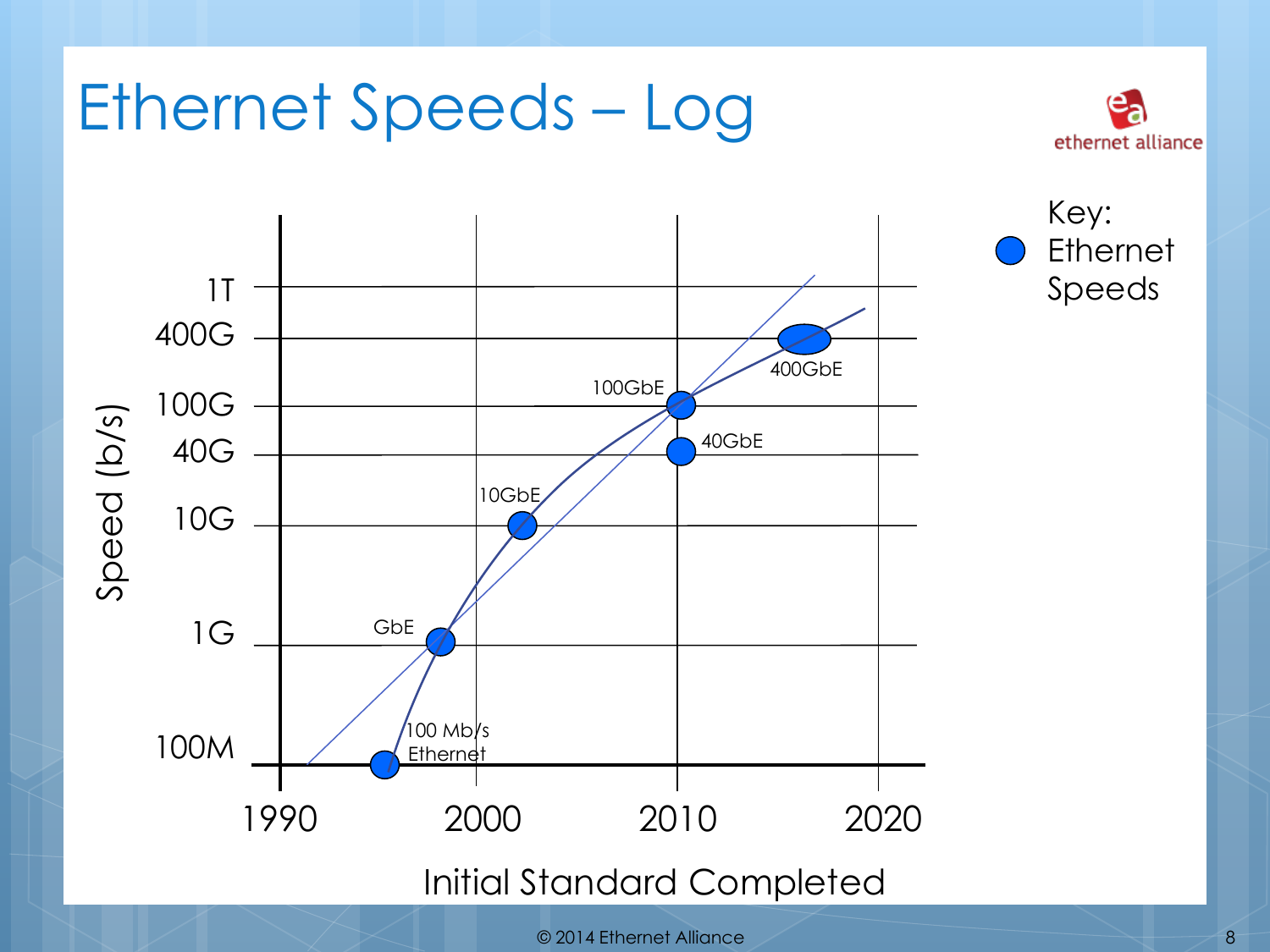# BASE-T Speedmap



- This chart shows the speeds of BASE-T technology
- New generations of twisted pair have been tied to new speeds

| <b>Name</b> | <b>Speed</b> | Reach           | <b>Twisted Pair</b><br><b>Medium</b> | <b>Date</b><br><b>Standard</b><br><b>Ratified</b> |
|-------------|--------------|-----------------|--------------------------------------|---------------------------------------------------|
| 10BASE-T    | $10$ Mb/s    | 100 m           | Cat <sub>3</sub>                     | 1990                                              |
| 100BASE-TX  | 100Mb/s      | 100 m           | Cat 5                                | 1995                                              |
| 1000BASE-T  | $1$ Gb/s     | 100 m           | Cat 5e                               | 1999                                              |
| 10GBASE-T   | $10$ Gb/s    | $100 \text{ m}$ | Cat $6_A$                            | 2006                                              |
| 40GBASE-T   | $40$ Gb/s    | 30 <sub>m</sub> | Cat 8                                | 2016 (est.)                                       |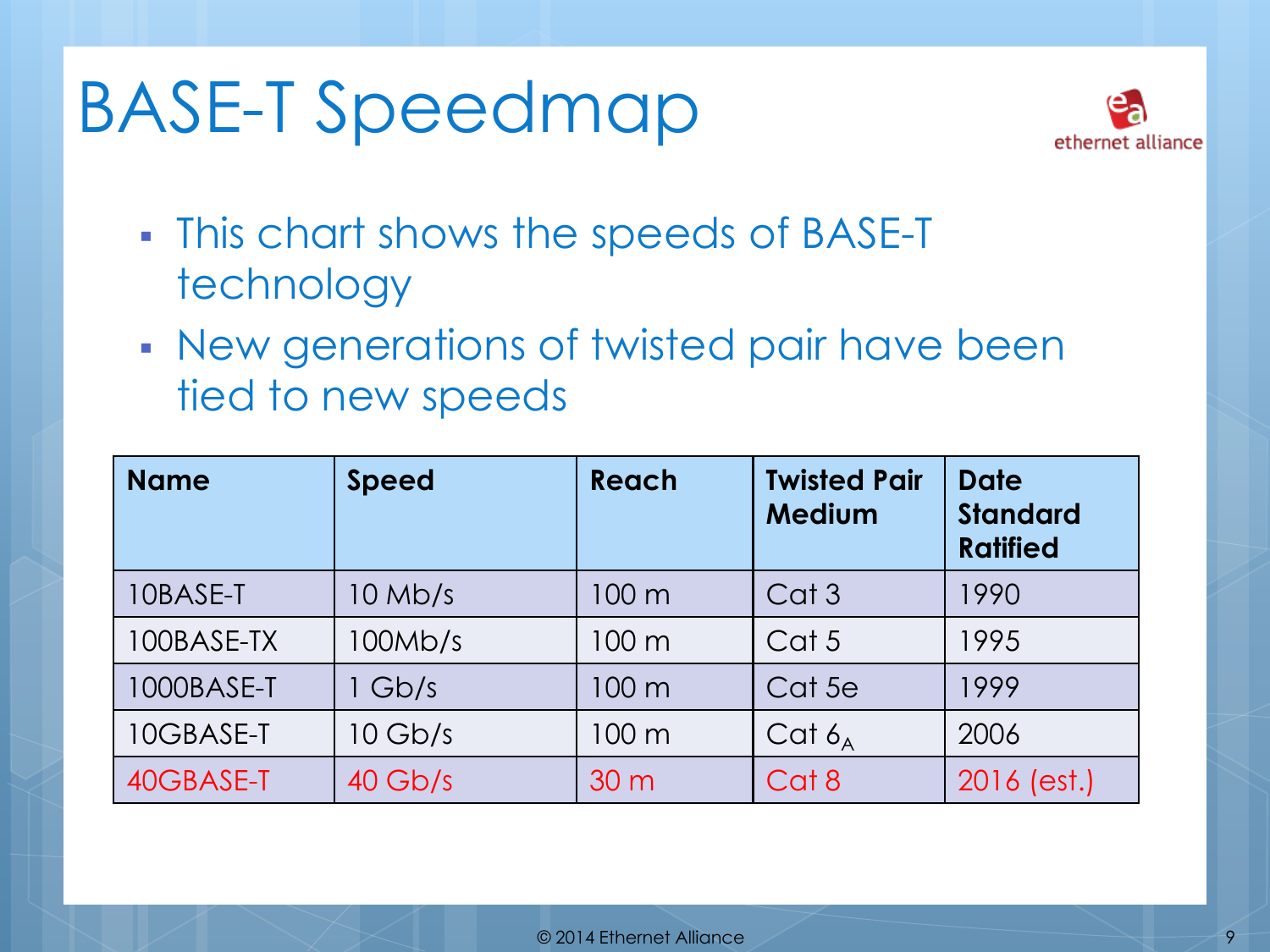### Access Roadmap



**This chart shows the various speeds of** Access technology that needs to be confirmed by the Access Networks Subcommittee

| <b>Name</b>          | <b>Speed</b>                                                    | <b>Date Standard</b><br><b>Ratified</b> |
|----------------------|-----------------------------------------------------------------|-----------------------------------------|
| <b>GEPON</b>         | $1$ Gb/s                                                        | 2004                                    |
| 10GEPON              | 10 Gb/s symmetric<br>10 Gb/s & 1 Gb/s<br>asymmetric             | 2009                                    |
| <b>Extended EPON</b> | $1$ Gb/s<br>10 Gb/s symmetric<br>10 Gb/s & 1 Gb/s<br>asymmetric | 2013                                    |
| <b>EPOC</b>          | up to 10 Gb/s                                                   | $2015$ (est.)                           |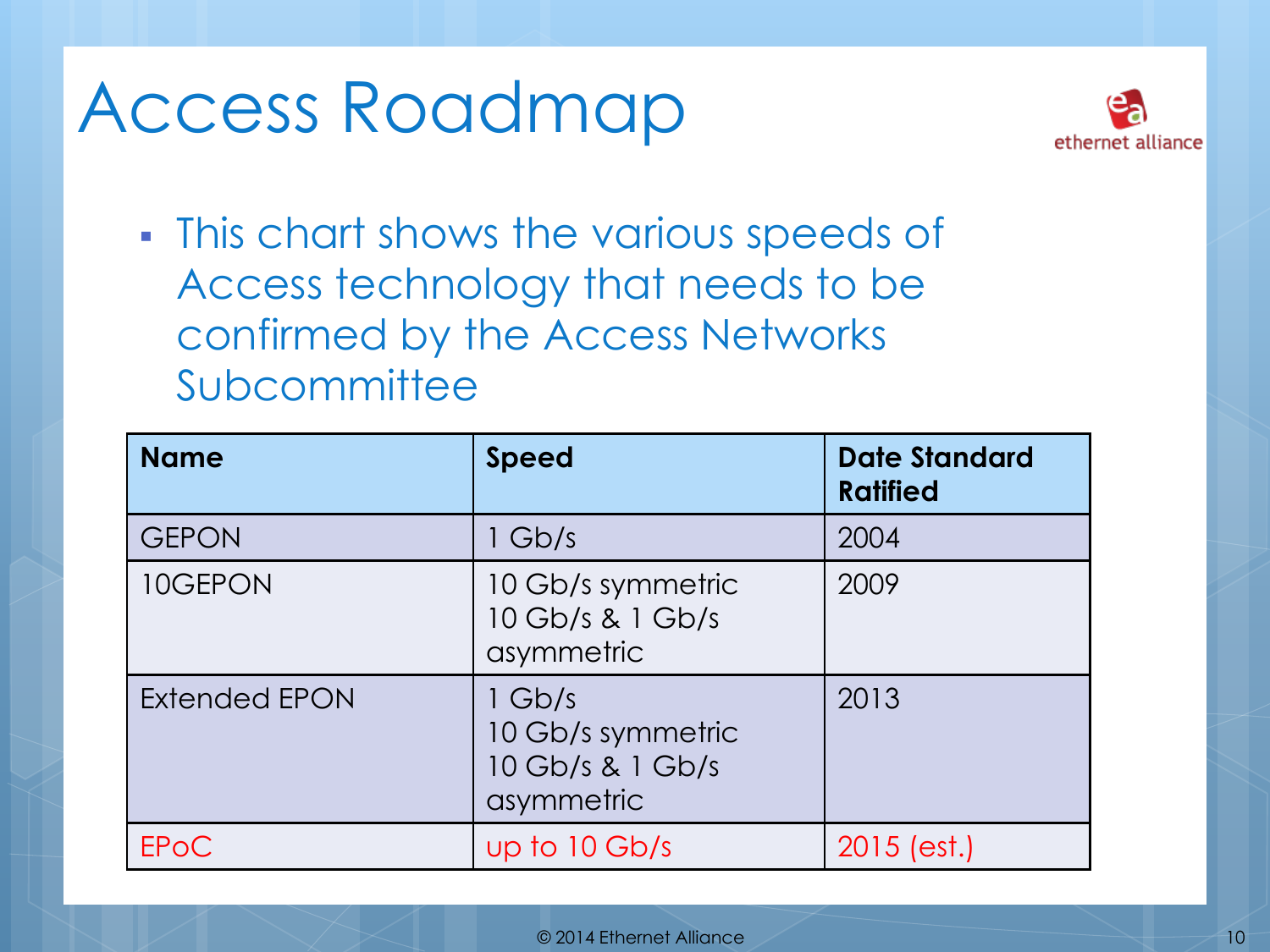## PoE Roadmap



| <b>Name</b>                  | <b>Power from Power</b><br><b>Sourcing Equipment</b><br>(PSE) | <b>Date Standard</b><br><b>Ratified</b> |
|------------------------------|---------------------------------------------------------------|-----------------------------------------|
| PoE                          | 15.4W                                                         | 2003                                    |
| PoE+                         | 30W                                                           | 2009                                    |
| 4 Pair PoE                   | TBD or 60W (min)                                              | $2015$ (est.)                           |
| 1 Pair Power over Data Lines | TBD                                                           | $2015$ (est.)                           |

| <b>Name</b>                  | <b>Power at Powered</b><br>Device (PD) | <b>Date Standard</b><br><b>Ratified</b> |
|------------------------------|----------------------------------------|-----------------------------------------|
| <b>PoE</b>                   | 13W                                    | 2003                                    |
| $PoE+$                       | 25.5W                                  | 2009                                    |
| 4 Pair PoE                   | TBD or 49W (min)                       | $2015$ (est.)                           |
| 1 Pair Power over Data Lines | TBD                                    | $2015$ (est.)                           |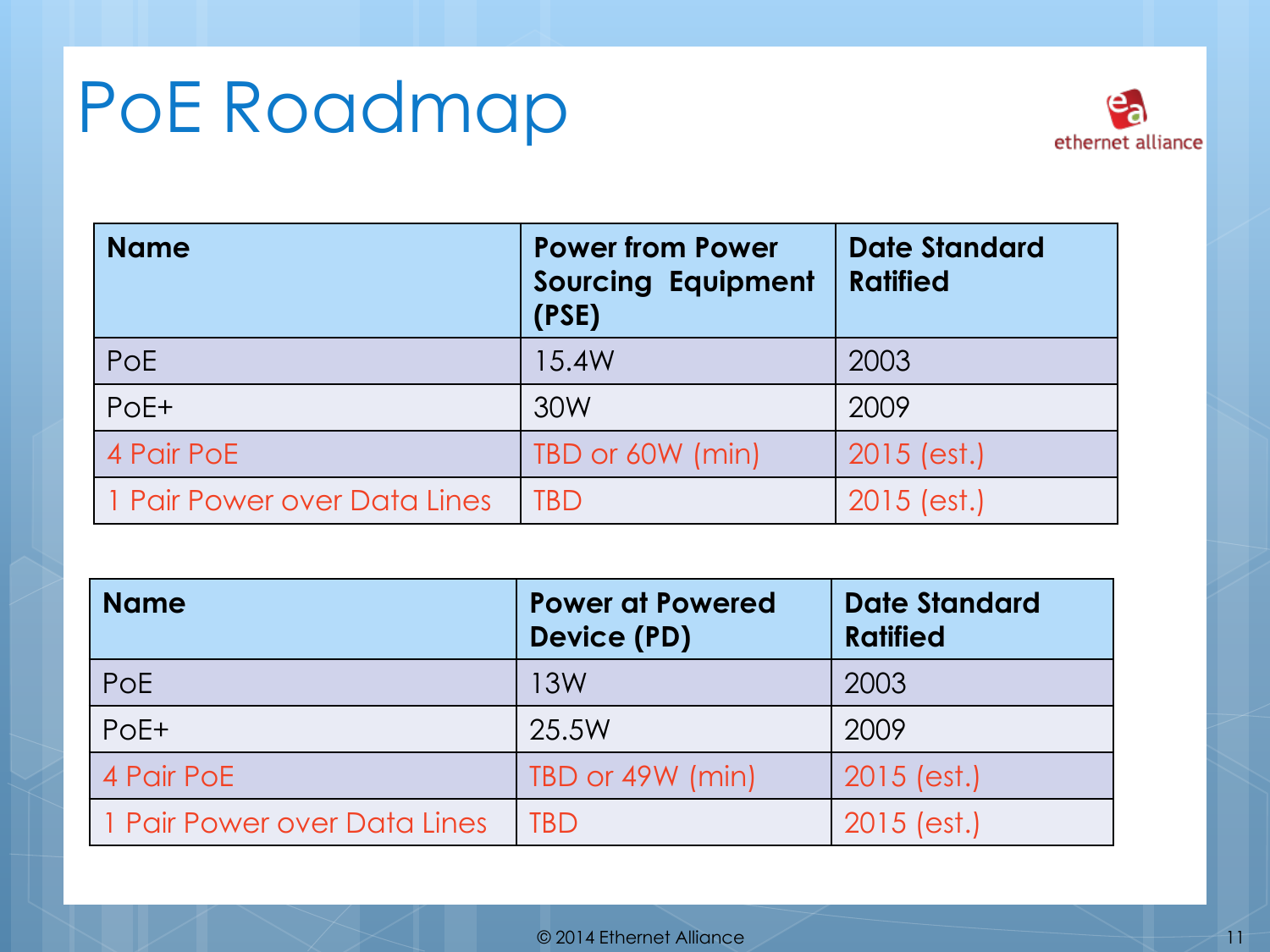### Backplane Roadmap



| <b>PMD Name</b> | <b>Reach or Loss</b><br><b>Budget</b> | # of Lanes       | <b>Date Standard</b><br><b>Ratified</b> |
|-----------------|---------------------------------------|------------------|-----------------------------------------|
| 1000BASE-KX     | l m                                   |                  | 2007                                    |
| 10GBASE-KX4     | l m                                   | 4                | 2007                                    |
| 10GBASE-KR      | l m                                   |                  | 2007                                    |
| 40GBASE-KR4     | 1m                                    | 4                | 2010                                    |
| 100GBASE-KR4    | 35dB @ 12.9GHz                        | $\boldsymbol{A}$ | $2014$ (est.)                           |
| 100GBASE-KP4    | 33dB @ 7GHz                           | 4                | $2014$ (est.)                           |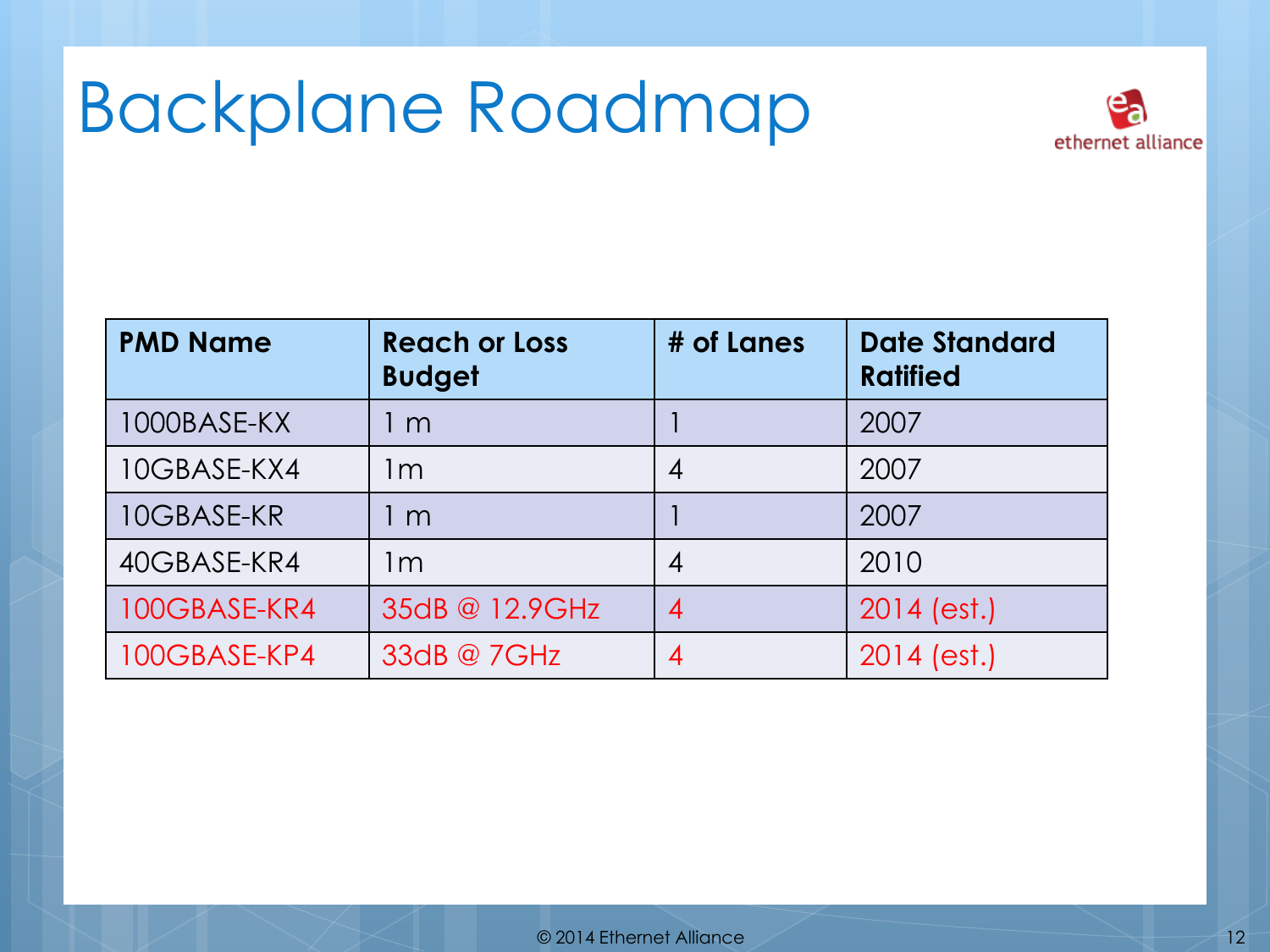# 40GbE Port Roadmap



Physical Medium Dependent Sublayers for 40GbE

| <b>PMD Name</b> | <b>Electrical</b><br>Interface to<br><b>Optical Module</b> | Reach           | <b>Medium</b> | <b>Date</b><br><b>Standard</b><br><b>Ratified</b> |
|-----------------|------------------------------------------------------------|-----------------|---------------|---------------------------------------------------|
| 40GBASE-CR4     | Not Applicable                                             | 7 <sub>m</sub>  | <b>Twinax</b> | 2010                                              |
| 40GBASE-SR4     | XLAUI / XLPPI                                              | 100/150 m       | OM3/OM4       | 2010                                              |
| 40GBASE-LR4     | <b>XLAUI / XLPPI</b>                                       | 10 km           | OS1/OS2       | 2010                                              |
| 40GBASE-FR      | XLAUI / XLPPI                                              | 2 km            | OS1/OS2       | 2011                                              |
| 40GBASE-ER4     | <b>XLAUI / XLPPI</b>                                       | <b>40 km</b>    | OS1/OS2       | $2015$ (est.)                                     |
| 40GBASE-T       | Not Applicable                                             | 30 <sub>m</sub> | Cat 8         | 2016 (est.)                                       |
| 40GBASE-SR*     | XLAUI-1*                                                   | 100 m           | OM4           | 2018 (est.)                                       |
| 40GBASE-FR      | XLAUI-1*                                                   | 2 km            | OS1/OS2       | 2018 (est.)                                       |

\* Potential future development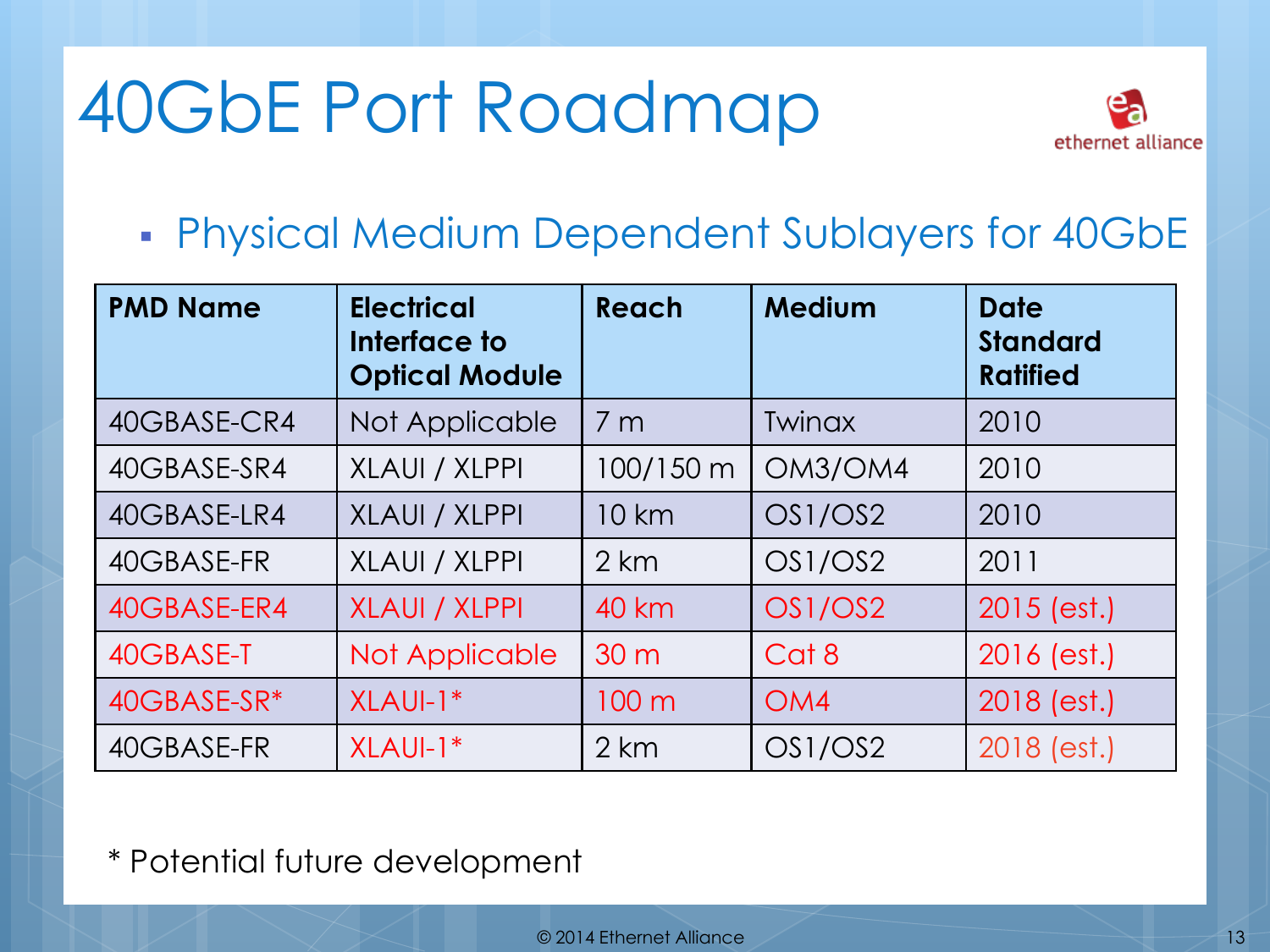# 100GbE Port Roadmap



Physical Medium Dependent Sublayers for 100GbE

| <b>PMD Name</b> | <b>Electrical</b><br><b>Interface</b><br>to Optical<br><b>Module</b> | Reach          | <b>Medium</b> | <b>Date</b><br><b>Standard</b><br><b>Ratified</b> |
|-----------------|----------------------------------------------------------------------|----------------|---------------|---------------------------------------------------|
| 100GBASE-CR10   | N/A                                                                  | 7 <sub>m</sub> | Twinax        | 2010                                              |
| 100GBASE-SR10   | <b>CAUI-10</b>                                                       | 100/150 m      | OM3/OM4       | 2010                                              |
| 100GBASE-LR4    | <b>CAUI-10</b>                                                       | 10 km          | OS1/OS2       | 2010                                              |
| 100GBASE-ER4    | <b>CAUI-10</b>                                                       | 40 km          | OS1/OS2       | 2010                                              |
| 100GBASE-CR4    | N/A                                                                  | 5 <sub>m</sub> | Twinax        | $2014$ (est.)                                     |
| 100GBASE-SR4    | CAUI-4                                                               | 70/100 m       | OM3/OM4       | $2015$ (est.)                                     |
| 100GBASE-LR4    | CAUI-4                                                               | 10 km          | OS1/OS2       | $2015$ (est.)                                     |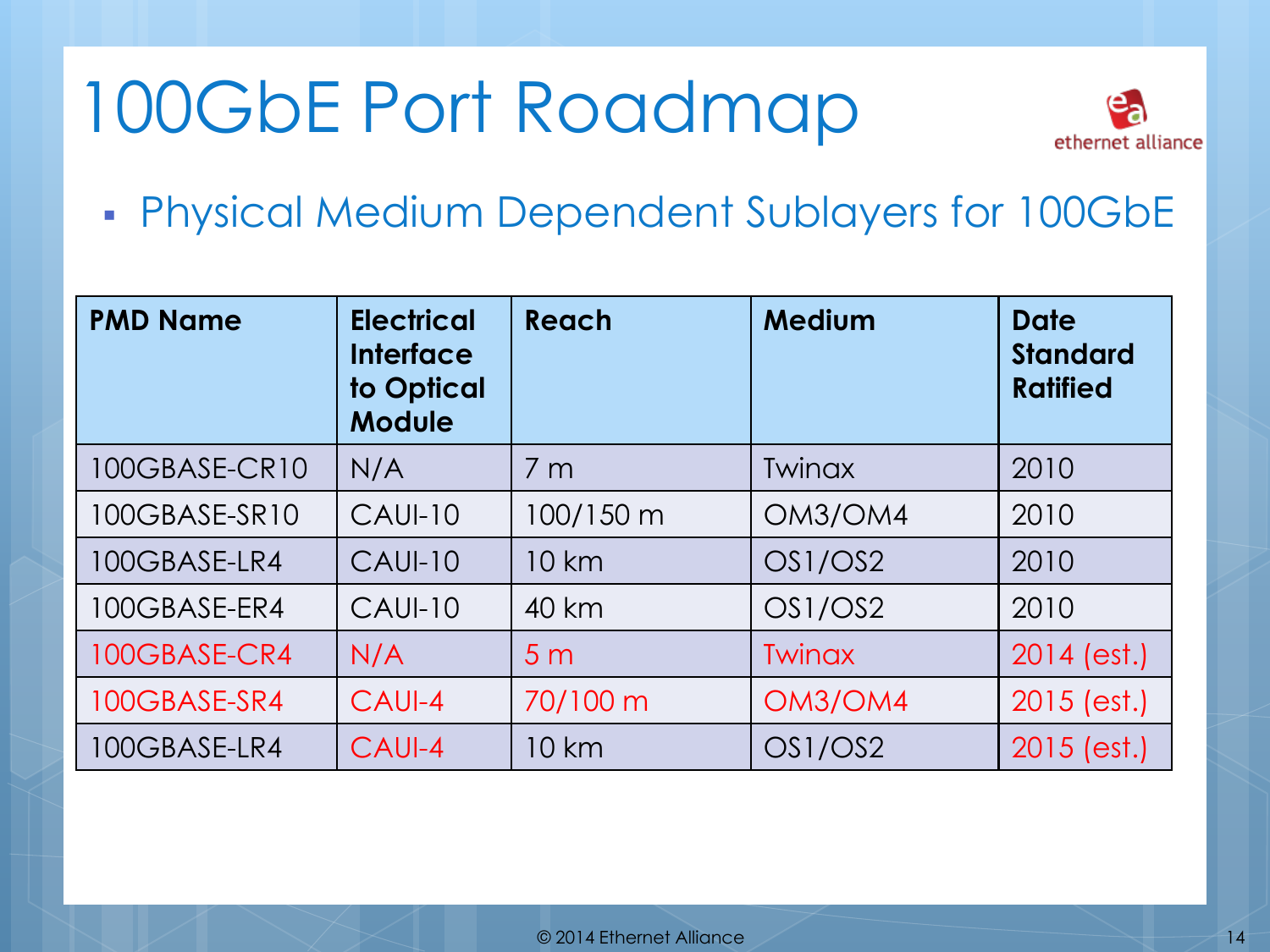#### 400GbE Reach Objectives



The 400GbE Task Force has the following reach objectives that are subject to Working Group Approval:

- At least 100 m over MMF
- At least 500 m over SMF
- At least 2 km over SMF
- At least 10km over SMF
- For information on IEEE 802.3 projects, visit:
- http://www.ieee802.org/3/